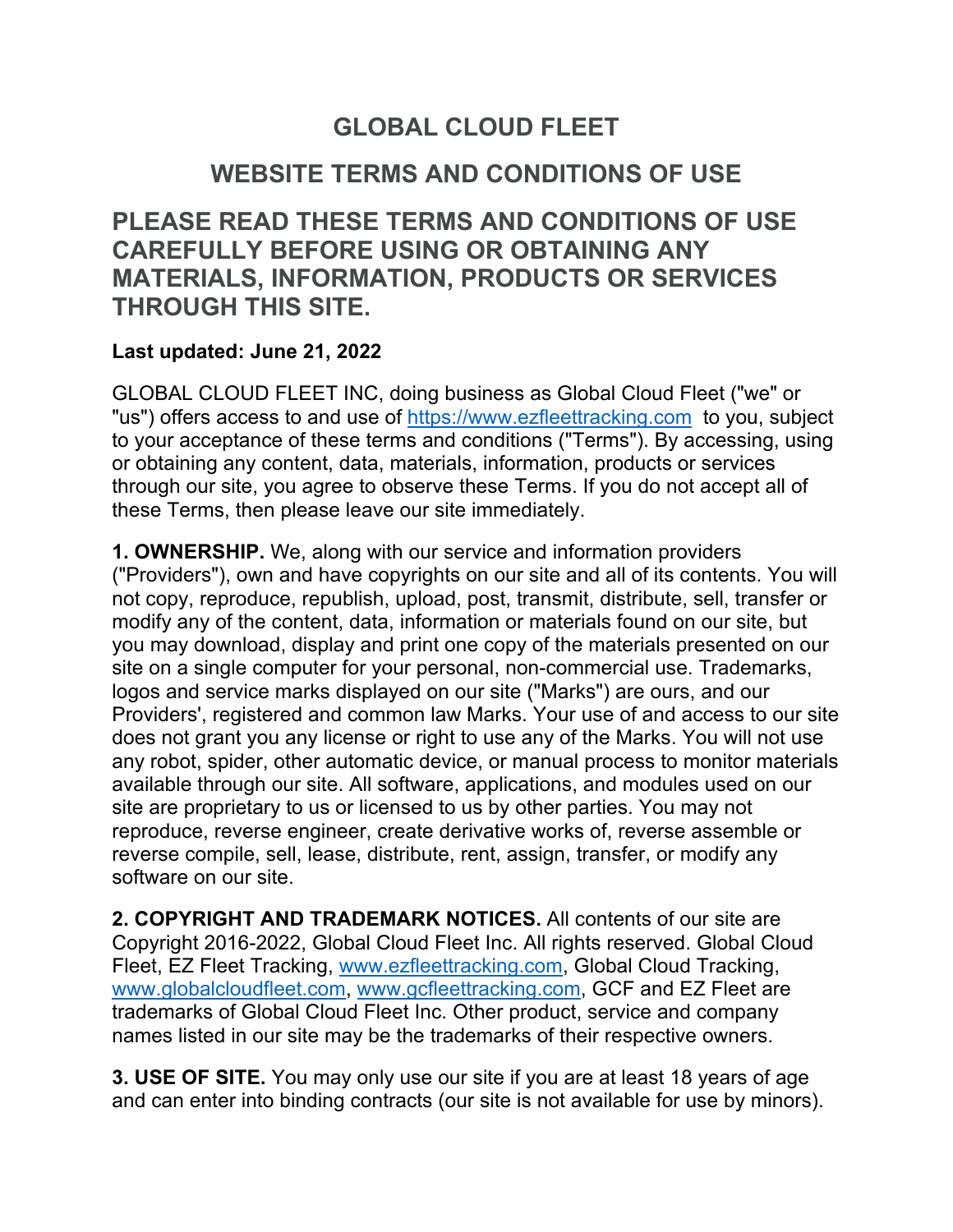You are responsible for maintaining the secrecy of your passwords, login and account information. You will be financially accountable for all uses of our site by you and anyone using your password and login information. You agree to be completely responsible for all charges, fees (including, without limitation, any monthly or use fees charged by us), duties, taxes and assessments arising out of the use of our site. You also represent and warrant that all information supplied by you to us is true and accurate. You may not use our site: to post or transmit any unlawful, threatening, libelous, defamatory, obscene, indecent, inflammatory, pornographic or profane material or any material that could constitute or encourage conduct that would be considered a criminal offense, give rise to civil liability, or otherwise violate any law; or for any other purpose that is unlawful or prohibited by these Terms. We may, at any time and without advance notice or liability, terminate or restrict your access to all or any component of our site. Your access to our site may not be uninterrupted or available at all times. We cannot promise that our site will be error-free, that defects or errors will be corrected or that our site or the servers that make it available are free from viruses or other harmful components. You will not use any device, software or routine that interferes or attempts to interfere with the normal operation of our site or take any action that imposes an unreasonable load on our computer equipment.

**4. USER INFORMATION.** Content you send to us, as between us and you, whether via e-mail, forms, messages, ideas, and/or suggestions, becomes our sole property and is transmitted at your sole risk. You are strictly prohibited from uploading to our site any material that contains any virus, worm, "trojan horse", time bomb, or similar contaminating or destructive feature. Violators may be prosecuted to the maximum extent of the law.

## **5. SOFTWARE AVAILABLE ON THIS SITE.**

5.1. Any software that is made available to download from our site ("Software") is our copyrighted work, or our affiliates, and/or their suppliers. Your use of the Software is governed by the terms of the end user license agreement, if any, which accompanies, or is included with, the Software ("License Agreement"). You may not install or use any Software that is accompanied by or includes a License Agreement unless you first agree to the License Agreement terms.

5.2. For any Software not accompanied by a License Agreement, we hereby grant to you a personal, nontransferable license to use the Software for viewing and otherwise using our site in accordance with these terms and conditions and for no other purpose.

5.3. Please note that all Software, including, without limitation, all HTML code and Active X controls contained on our site, is owned by us, our affiliates, and/or their suppliers, and is protected by copyright laws and international treaty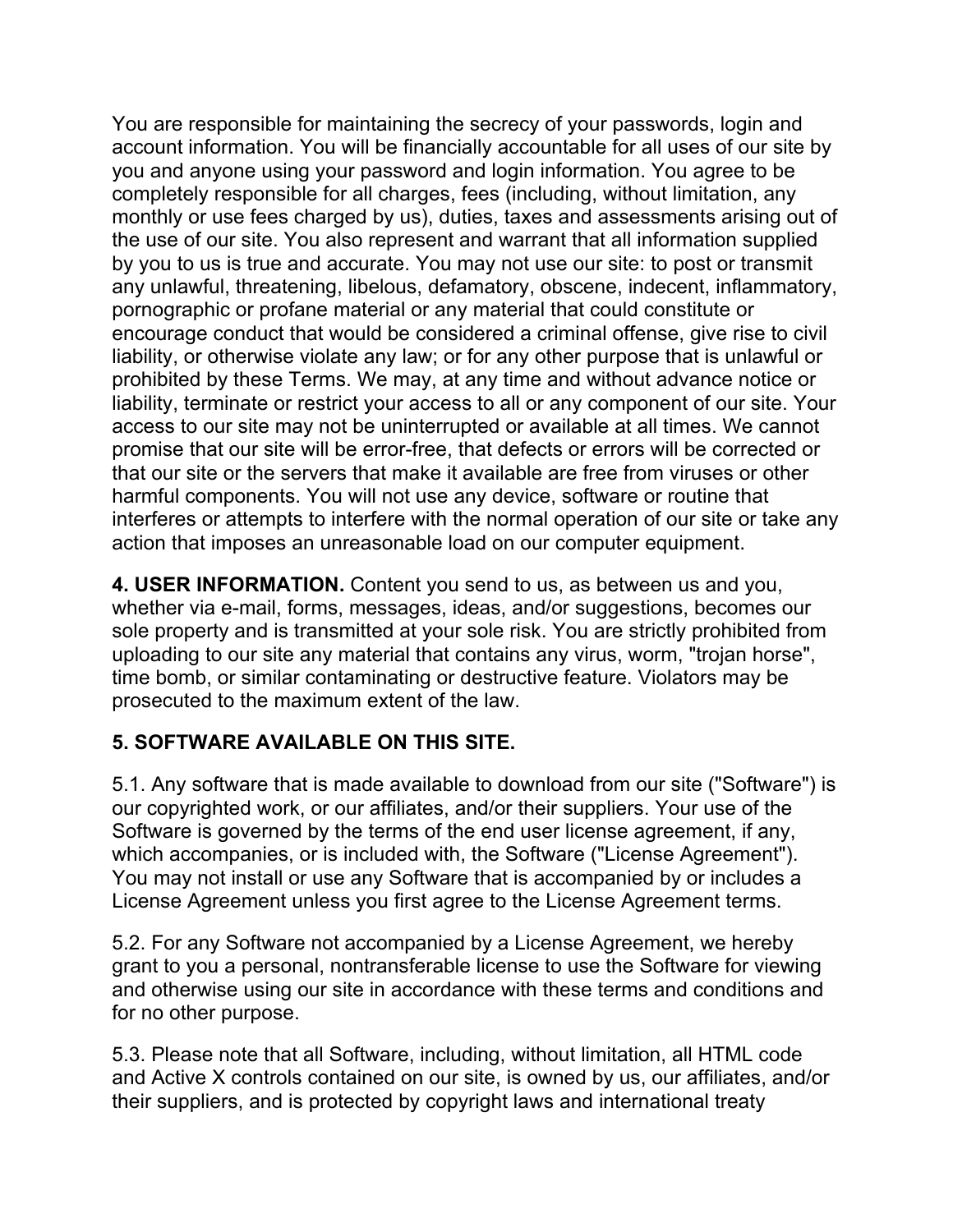provisions. Any reproduction or redistribution of the Software is expressly prohibited by law, and may result in severe civil and criminal penalties. Violators will be prosecuted to the maximum extent possible.

5.4. WITHOUT LIMITING THE FOREGOING, COPYING OR REPRODUCTION OF THE SOFTWARE TO ANY OTHER SERVER OR LOCATION FOR FURTHER REPRODUCTION OR REDISTRIBUTION IS EXPRESSLY PROHIBITED. THE SOFTWARE IS WARRANTEED, IF AT ALL, ONLY ACCORDING TO THE TERMS OF THE LICENSE AGREEMENT.

5.5. You acknowledge that the Software and any accompanying documentation and/or technical information are subject to applicable export control laws and regulations of the United States. You agree not to export or re-export the Software, directly or indirectly, to any countries that are subject to United States export restrictions.

**6. PRIVACY.** You hereby represent and warrant that you own or have the right to submit all information you send to us. Your use of our site is subject to our Privacy Policy (the "Privacy Policy"). You represent and warrant that you have read the Privacy Policy and it is reasonable and acceptable to you. Your acceptance of these Terms is also your consent to the information practices in our Privacy Policy.

**7. LINKS.** Our site may contain links to other sites that we do not operate or control. We are not responsible for these other sites. We provide these links for your reference and convenience. We do not endorse the contents of these other sites. These links are not an indication of our association with the owners or operators of any of these other sites or our endorsement of any material on those sites. You are free to access these other sites, but you do so at your own risk. You agree not to create a link from any site, including any site controlled by you, to our site without our express, written permission.

**8. WARRANTY DISCLAIMER.** WE MAKE NO, AND OUR PROVIDERS MAKE, NO WARRANTY OF ANY KIND REGARDING OUR SITE AND/OR ANY CONTENT, DATA, MATERIALS, INFORMATION, PRODUCTS OR SERVICES PROVIDED ON OUR SITE, ALL OF WHICH ARE PROVIDED ON AN "AS IS" BASIS. WE EXPRESSLY DISCLAIM ANY REPRESENTATION OR WARRANTY THAT OUR SITE WILL BE ERROR-FREE, SECURE OR UNINTERRUPTED. WE FURTHER DISCLAIM ANY WARRANTY AS TO THE ACCURACY, COMPLETENESS AND TIMELINESS OF ANY CONTENT OR INFORMATION FOUND ON OUR SITE. WE EXPRESSLY DISCLAIM AND OUR PROVIDERS EXPRESSLY DISCLAIM ALL WARRANTIES AND CONDITIONS, INCLUDING IMPLIED WARRANTIES AND CONDITIONS OF MERCHANTABILITY, FITNESS FOR A PARTICULAR PURPOSE, TITLE, NON-INFRINGEMENT,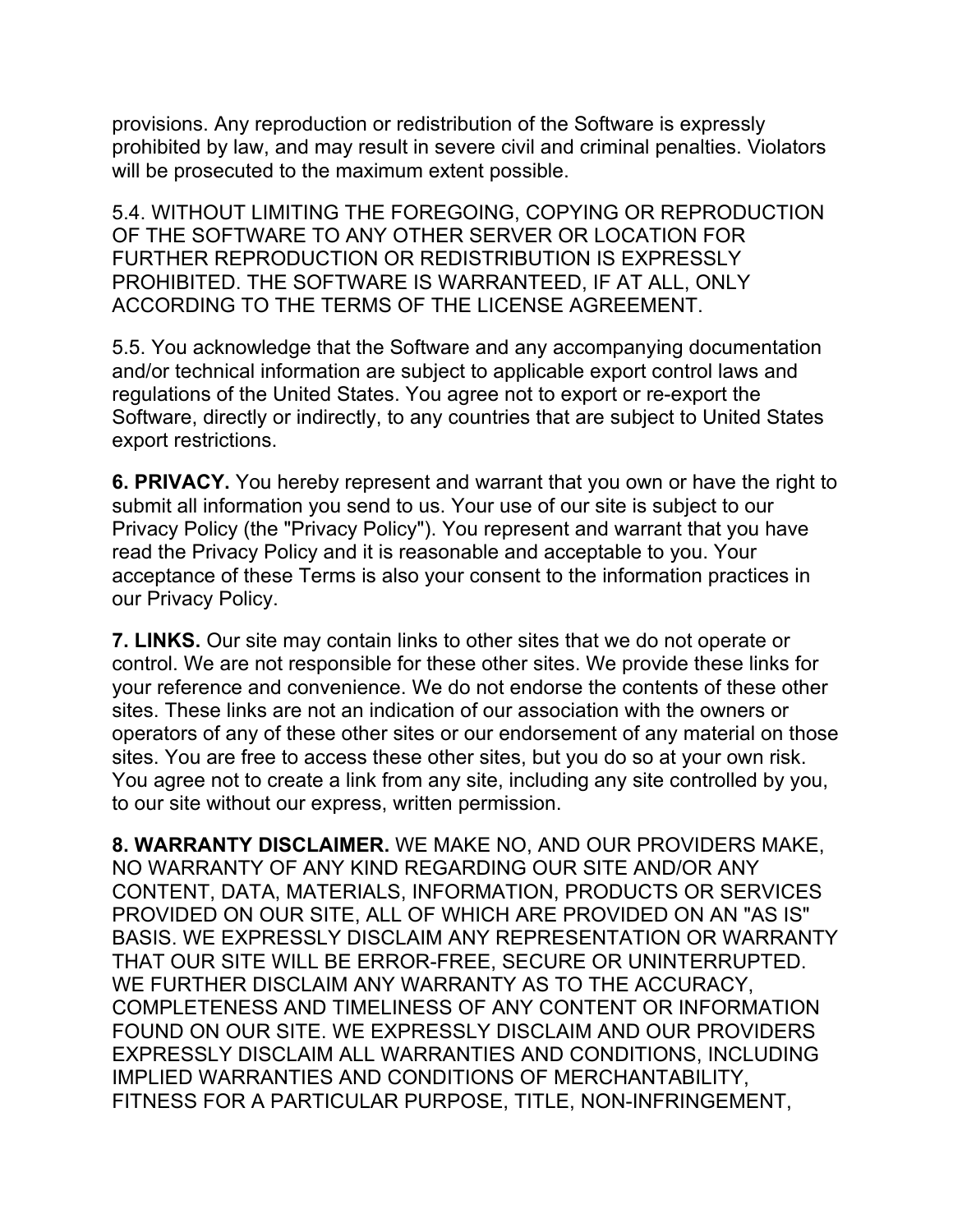AND THOSE ARISING BY STATUTE OR OTHERWISE IN LAW OR FROM A COURSE OF DEALING OR USAGE OF TRADE. SOME STATES DO NOT ALLOW THE DISCLAIMER OF IMPLIED WARRANTIES, SO THIS WARRANTY DISCLAIMER MAY BE LIMITED IN ITS APPLICABILITY TO YOU. CHANGES ARE PERIODICALLY ADDED TO THE INFORMATION HEREIN. WE, OUR AFFILIATES, AND/OR THEIR RESPECTIVE SUPPLIERS MAY MAKE IMPROVEMENTS AND/OR CHANGES ON THIS WEB SITE AT ANY TIME.

**9. LIMITATION OF LIABILITY.** WE WILL NOT BE, AND OUR PROVIDERS WILL NOT BE, RESPONSIBLE OR LIABLE FOR (A) ANY DAMAGES TO OR VIRUSES THAT MAY INFECT YOUR COMPUTER EQUIPMENT OR OTHER PROPERTY AS THE RESULT OF YOUR ACCESS TO, USE OF OR BROWSING IN OUR SITE OR YOUR DOWNLOADING OF ANY CONTENT, INFORMATION, MATERIALS, DATA, TEXT, IMAGES, VIDEO OR AUDIO FROM OUR SITE OR (B) ANY INJURY, LOSS, CLAIM, DAMAGE, OR ANY SPECIAL, EXEMPLARY, PUNITIVE, INDIRECT, INCIDENTAL OR CONSEQUENTIAL DAMAGES OF ANY KIND (INCLUDING, WITHOUT LIMITATION, LOST PROFITS OR LOST SAVINGS), WHETHER BASED IN CONTRACT, TORT, STRICT LIABILITY OR OTHERWISE, THAT ARISES OUT OF OR IS IN ANY WAY CONNECTED WITH (I) ANY USE OF OUR SITE OR CONTENT, DATA, MATERIALS OR INFORMATION FOUND THEREIN, (II) ANY FAILURE OR DELAY (INCLUDING, WITHOUT LIMITATION, THE USE OF OR INABILITY TO USE ANY COMPONENT OF THIS SITE FOR VEHICLE LOCATIONS), OR (III) THE PERFORMANCE OR NON PERFORMANCE BY US OR ANY PROVIDER, EVEN IF WE HAVE BEEN OR A PROVIDER HAS BEEN ADVISED OF THE POSSIBILITY OF DAMAGES TO SUCH PARTIES OR ANY OTHER PARTY. This disclaimer of liability applies to any damages or injury caused by any failure of performance, error, omission, interruption, deletion, defect, delay in operation or transmission, computer virus, communication line failure, theft or destruction or unauthorized access to, alteration of, or use of record, whether for breach of contract, tortious behavior, negligence, or under any other cause of action.

**10. DOLLAR LIMITATION.** If, despite the limitations above, we are or a Provider is found liable for any loss or damage which arises out of or is in any way connected with any of the occurrences described in such sections, then our liability and the Providers' liability will in no event exceed, in total, the sum of US \$250.00. Some states do not allow the limitation of liability, so the limitations above may not apply to you.

**11. INDEMNIFICATION.** You will defend and indemnify us and any Provider and each of our officers, directors, employees and agents from and against any claim, cause of action or demand, including, without limitation, reasonable legal